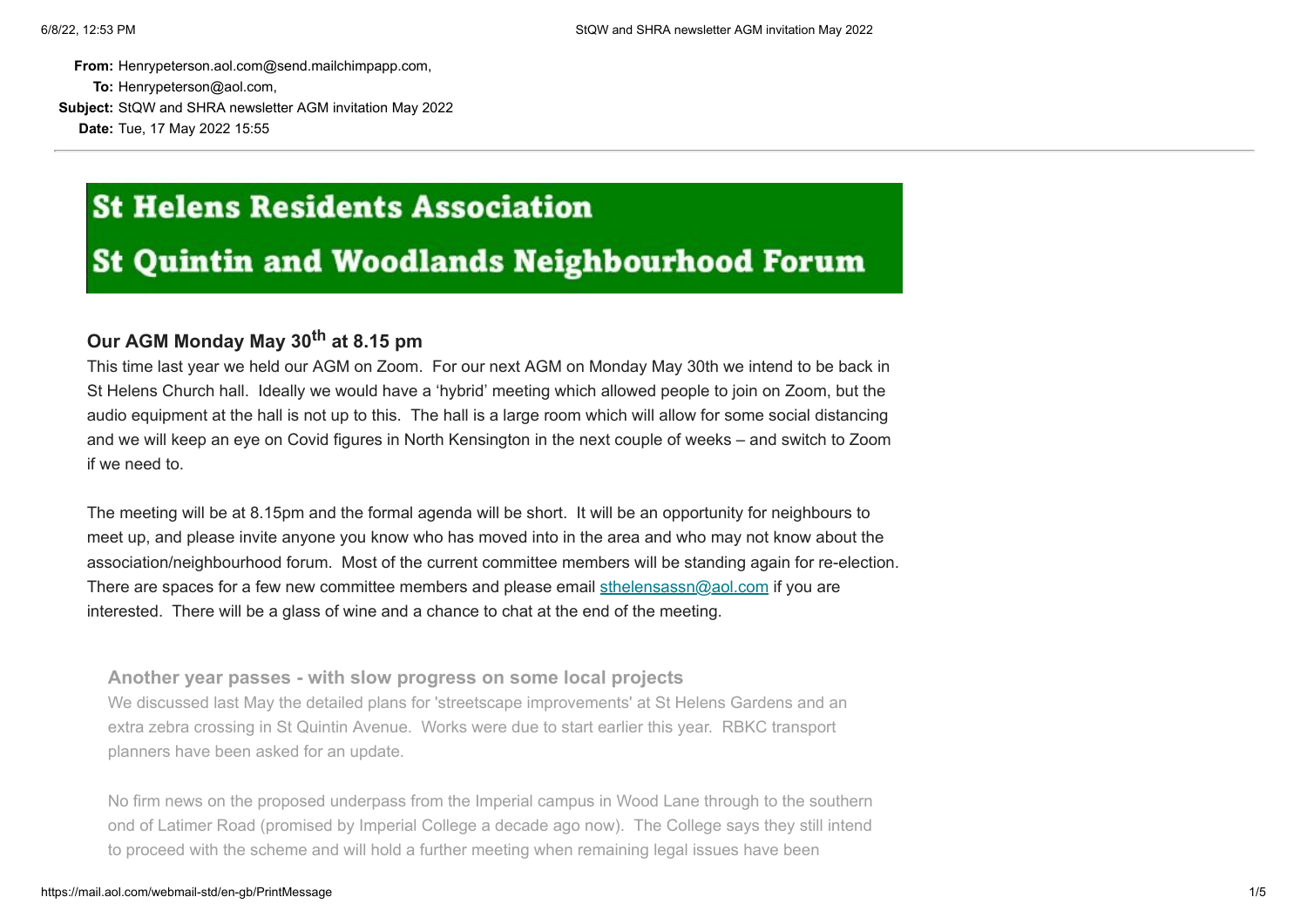resolved. This has been the same story for two years. StQW/SHRA, Westway Trust, and RBKC planners have all chased up Imperial in recent months but without results so far.

### **Kensal Canalside development**

After a RBKC 'development forum' held last November at Barlby Primary School, planning applications were expected early this year from developers Sainsburys/Ballymore and St William. Public opposition to a development with three towers of 35 and 36 storeys has had some effect. The consultation version of the new RBKC Local Plan refers to a need for *some limited taller elements of over 26 storeys* and sets a height range of 6-31 storeys for this Opportunity Area. Trellick Tower has 31 floors.

As a consequence, both developers decided to delay submission of planning applications. Latest word is that Sainsburys/Ballymore may submit in 2022 Q3 (i.e. July to September). There is no sign of more news on the consultation website at [https://www.projectflourish.co.uk/](https://sthelensresidents.us8.list-manage.com/track/click?u=c9b2cf8a83a98f3a41a3651c9&id=66a841c344&e=e04a104173)

# **Consultation responses on the RBKC Draft Local Plan**

In our March newsletter, we included a summary of the StQW/SHRA response the Council's new draft Local Plan, along with a link to our full proposed submission. Ours was one of 120 responses from residents groups, landowners, developers and individuals across the Borough and these have now been [published](https://sthelensresidents.us8.list-manage.com/track/click?u=c9b2cf8a83a98f3a41a3651c9&id=cbd0d90d5e&e=e04a104173) online on the RBKC website..

# **Latimer Road and the future of the RBKC Article 4 Direction on change of use from commercial to residential floorspace**

The new Local Plan for Kensington and Chelsea has a long way to go before adoption. There will be a further public consultation on a 'Regulation 19' version this autumn. Meanwhile the Council has to make decisions (before August 2022) on which areas of the Borough should continue to be covered by an Article 4 Direction removing the national Permitted Development right to convert commercial floorspace into residential accommodation.

In 2013 RBKC persuaded the Government that this was needed because of the gulf in value between residential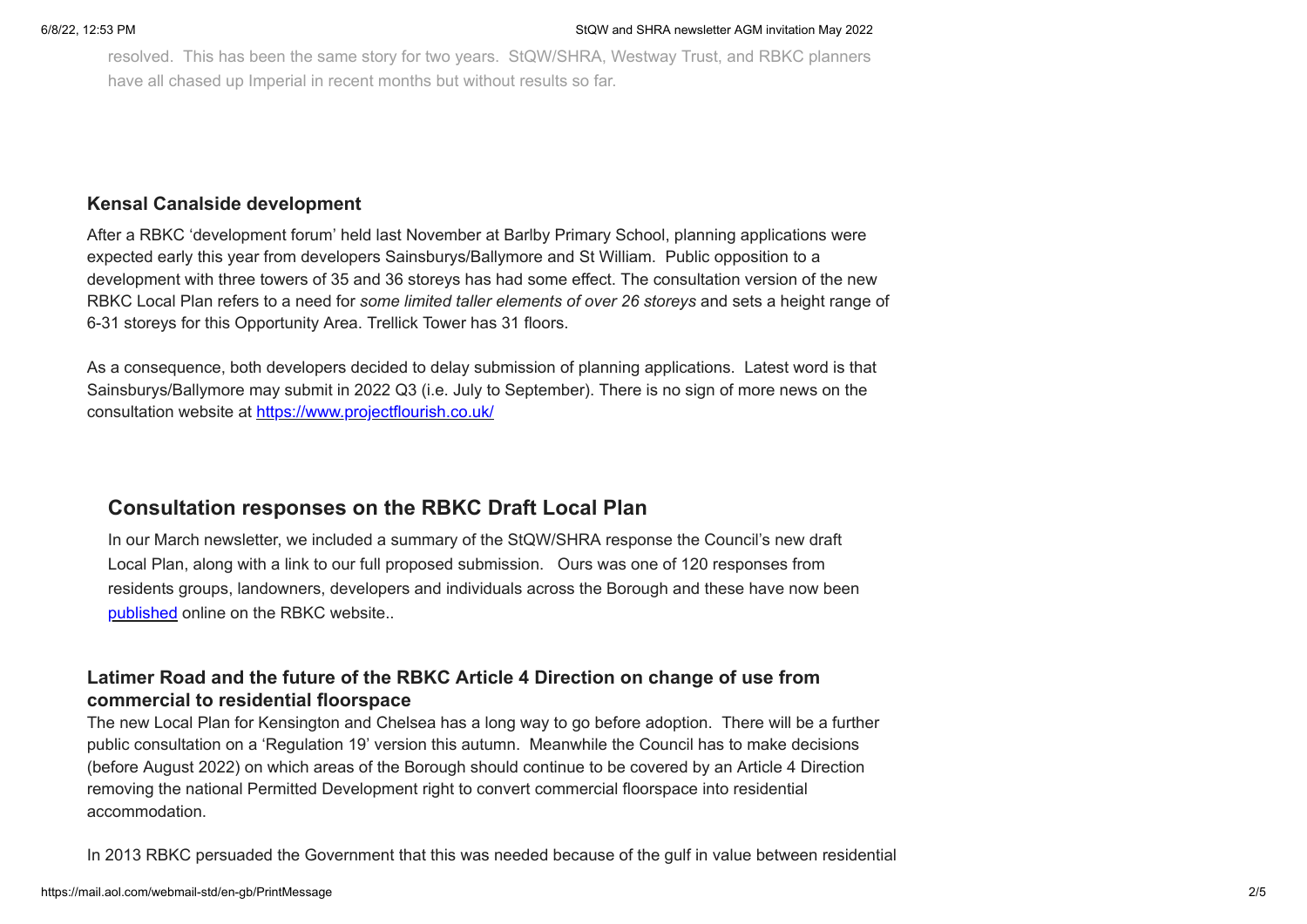#### 6/8/22, 12:53 PM StQW and SHRA newsletter AGM invitation May 2022

and office floorspace in this part of London, meaning that much office space would disappear. However in February half a dozen inner London Boroughs with similar measures in place were instructed by the Secretary of State to revise and minimise the areas to be covered by such Directions.

The Government sees 'Permitted Development' as an important flexibility in allowing commercial space (office, retail, and other 'E class' uses) to be adapted for other purposes – not least in response to shrinking levels of office demand in London and changing patterns in retailing. The Permitted Development right that would be allowed if there is no Article 4 would apply only to the residential *use* of existing buildings. Proposals for new buildings and for physical alterations to existing buildings would continue to need planning permission.

The StQW Forum has long argued that more 'mixed use' should be allowed in Latimer Road, where four separate parts of the street have been designated since 1997 as part of a Freston/Latimer Employment Zone.

The 2018 StQW Neighbourhood Plan introduced planning policies allowing for a limited level of mixed use at Units 1-14 and was followed up last year by the RBKC Design Code for these buildings (setting parameters on building heights, design and materials). We discussed and voted on these matters at our AGM last May.

RBKC now has a short timescale in which to revise and reduce the areas covered by an Article 4 Direction. It looks as though the Council will limit a new set of boundaries to the main commercial areas (Knightsbridge, Kensington High Street and some others). Public consultation on a new Direction seems unlikely, given compressed timescales.

We have suggested to RBKC planning officers that Latimer Road is left out of a reduced set of areas and that the national position on permitted development should apply. We are ready to listen to any differing views, in our efforts to secure the best overall future for Latimer Road as part of the wider neighbourhood.

## **Future of the Ariadne Nektar pub at 274 Latimer Road**

The pub closed its doors several weeks back. The StQW Forum worked with Dimitri Kotsakis back in 2019 to secure registration of the pub as an Asset of Community Value. We understand that the freeholders accept that the building should stay as a pub, rather than be sold or converted to only residential use. A new landlord and management is currently being sought.

## **OPDC Local Plan – near the finishing line**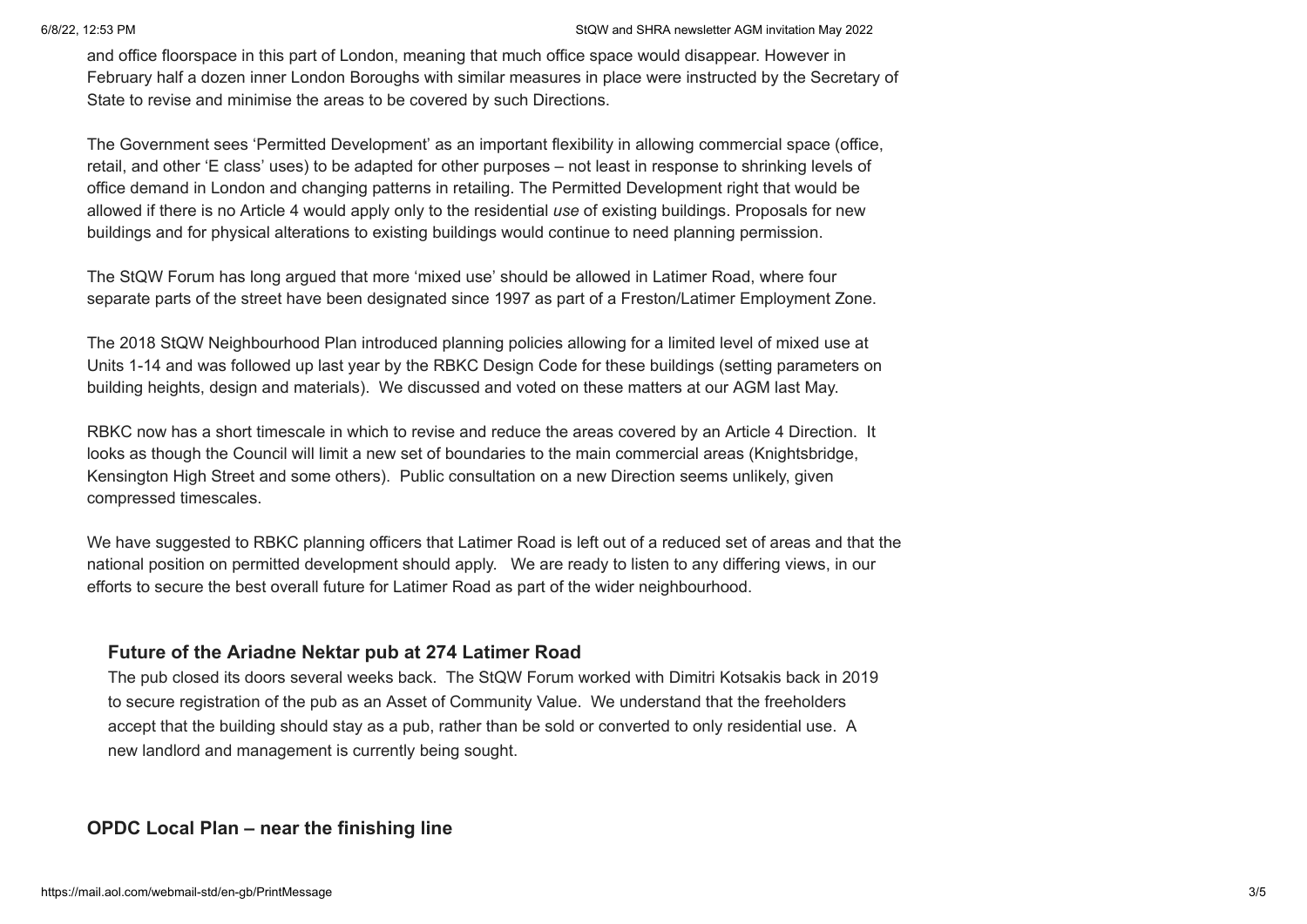#### 6/8/22, 12:53 PM StQW and SHRA newsletter AGM invitation May 2022

It was back in 2015 when the Old Oak and Park Royal Development Corporation took over planning powers for the large area to our immediate west. OPDC is one of two Mayoral Development Corporations in London. Plans for the new HS2 and Crossrail station at 'Old Oak Common' and the potential for regeneration of large expanses of underused railway land, were the basis for handing over planning functions to a largely unaccountable body at City Hall.

Decisions by OPDC on individual planning applications for high density/high rise development have featured in many of these StQW/SHRA newsletters in recent years. The Draft Local Plan, prepared by OPDC is finally due to be adopted on 22<sup>nd</sup> June. This is five years later than its original timetable and after an extended 'examination' by Planning Inspector Paul Clark. The Local Plan will document will determine the type of development that is built in Scrubs Lane, north of Wormwood Scrubs, and at east and north Acton.

Our sister body the Old Oak Neighbourhood Forum has followed every step of preparation and examination of the OPDC Local Plan. Sadly, many locals see it as an incoherent spatial plan for 'a new part of London'. Cargiant's decision to abandon its own masterplan with proposals for 6,000 new homes at 'Old Oak Park' dealt OPDC a hammer blow in 2018. Subsequent deletion of new Overground stations reduced levels of public transport access to new developments. North Acton is fast becoming a notorious 'cluster' of buildings of 50 storeys and more, through decisions delegated by OPDC to Ealing Council.

The Planning inspector has had to make 464 'major modifications' to the Draft Plan in order to make it lawful and 'sound'. The final version is very different from that submitted to him in October 2018. An OPDC bid to Government last December for major funding for new infrastructure has not borne fruit to date, and does not fit obviously with the Levelling Up agenda.

Meanwhile sections of the Crossrail line open very soon, but not with a station near our neighbourhood. Planned completion of Old Oak Common Station and its HS2/Crossrail interchange remains a decade away at 2029-32.

## **Local elections and ward councillors for St Helens and Dalgarno wards.**

At the May 5<sup>th</sup> elections Emma Dent-Coad and Portia Thaxter were elected for St Helens ward with Kasim Ali and Eva Jedut for Dalgarno ward. All are Labour councillors. There was little change in the overall balance on the Council, with the Lib Dems gaining one seat in Earls Court ward.

You can see all the local election results, along with email addresses for all councillors, on the RBKC website at [https://www.rbkc.gov.uk/council-councillors-and-democracy/councillors-and-committee](https://sthelensresidents.us8.list-manage.com/track/click?u=c9b2cf8a83a98f3a41a3651c9&id=37add66ddf&e=e04a104173)meetings/councillor-surgeries